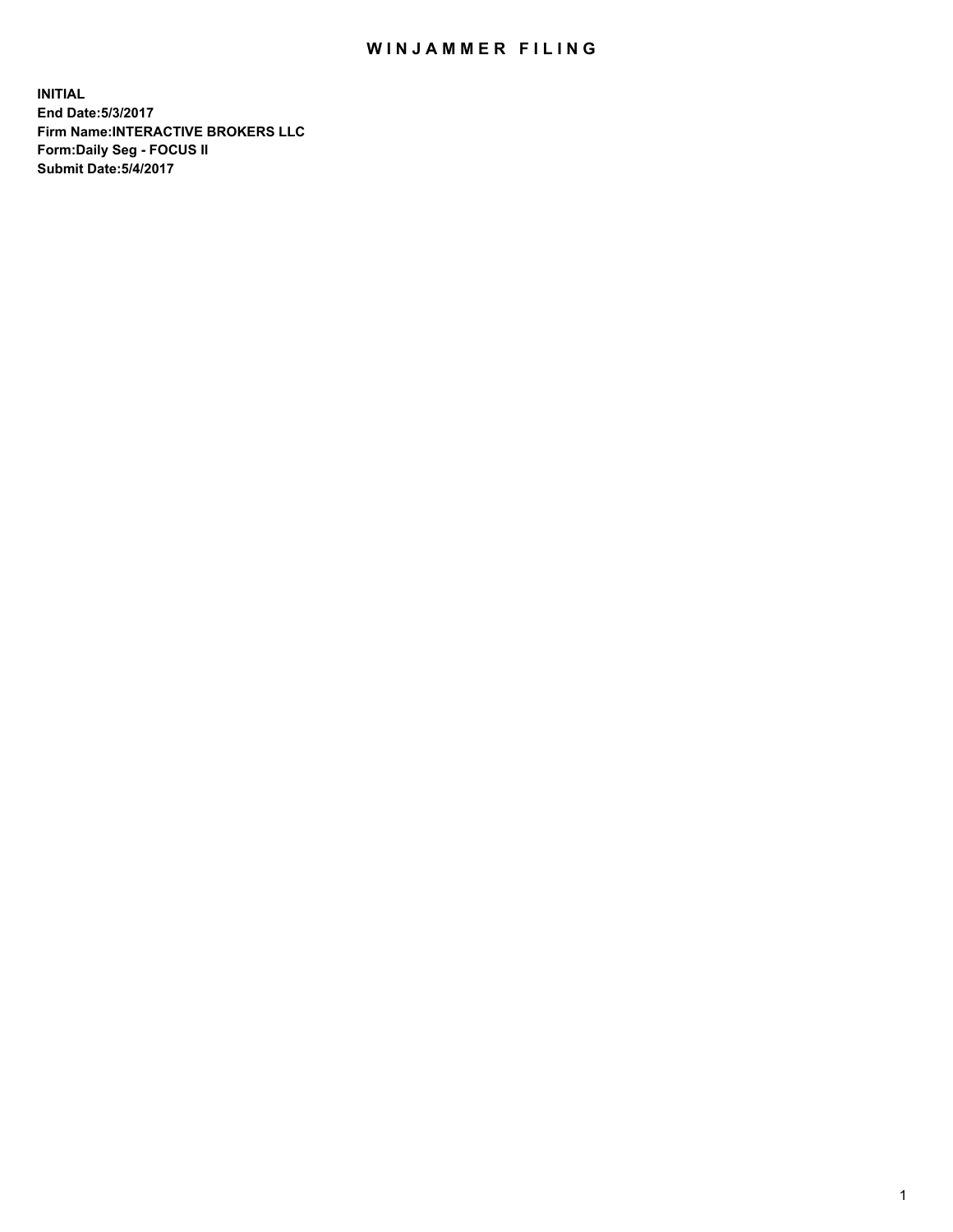## **INITIAL End Date:5/3/2017 Firm Name:INTERACTIVE BROKERS LLC Form:Daily Seg - FOCUS II Submit Date:5/4/2017 Daily Segregation - Cover Page**

| Name of Company<br><b>Contact Name</b><br><b>Contact Phone Number</b><br><b>Contact Email Address</b>                                                                                                                                                                                                                          | <b>INTERACTIVE BROKERS LLC</b><br>James Menicucci<br>203-618-8085<br>jmenicucci@interactivebrokers.c<br>om |
|--------------------------------------------------------------------------------------------------------------------------------------------------------------------------------------------------------------------------------------------------------------------------------------------------------------------------------|------------------------------------------------------------------------------------------------------------|
| FCM's Customer Segregated Funds Residual Interest Target (choose one):<br>a. Minimum dollar amount: ; or<br>b. Minimum percentage of customer segregated funds required:% ; or<br>c. Dollar amount range between: and; or<br>d. Percentage range of customer segregated funds required between:% and%.                         | $\overline{\mathbf{0}}$<br>0<br>155,000,000 245,000,000<br>0 <sub>0</sub>                                  |
| FCM's Customer Secured Amount Funds Residual Interest Target (choose one):<br>a. Minimum dollar amount: ; or<br>b. Minimum percentage of customer secured funds required:%; or<br>c. Dollar amount range between: and; or<br>d. Percentage range of customer secured funds required between: % and %.                          | $\overline{\mathbf{0}}$<br>0<br>80,000,000 120,000,000<br>0 <sub>0</sub>                                   |
| FCM's Cleared Swaps Customer Collateral Residual Interest Target (choose one):<br>a. Minimum dollar amount: ; or<br>b. Minimum percentage of cleared swaps customer collateral required:% ; or<br>c. Dollar amount range between: and; or<br>d. Percentage range of cleared swaps customer collateral required between:% and%. | $\overline{\mathbf{0}}$<br>$\overline{\mathbf{0}}$<br>0 <sub>0</sub><br>0 <sub>0</sub>                     |

Attach supporting documents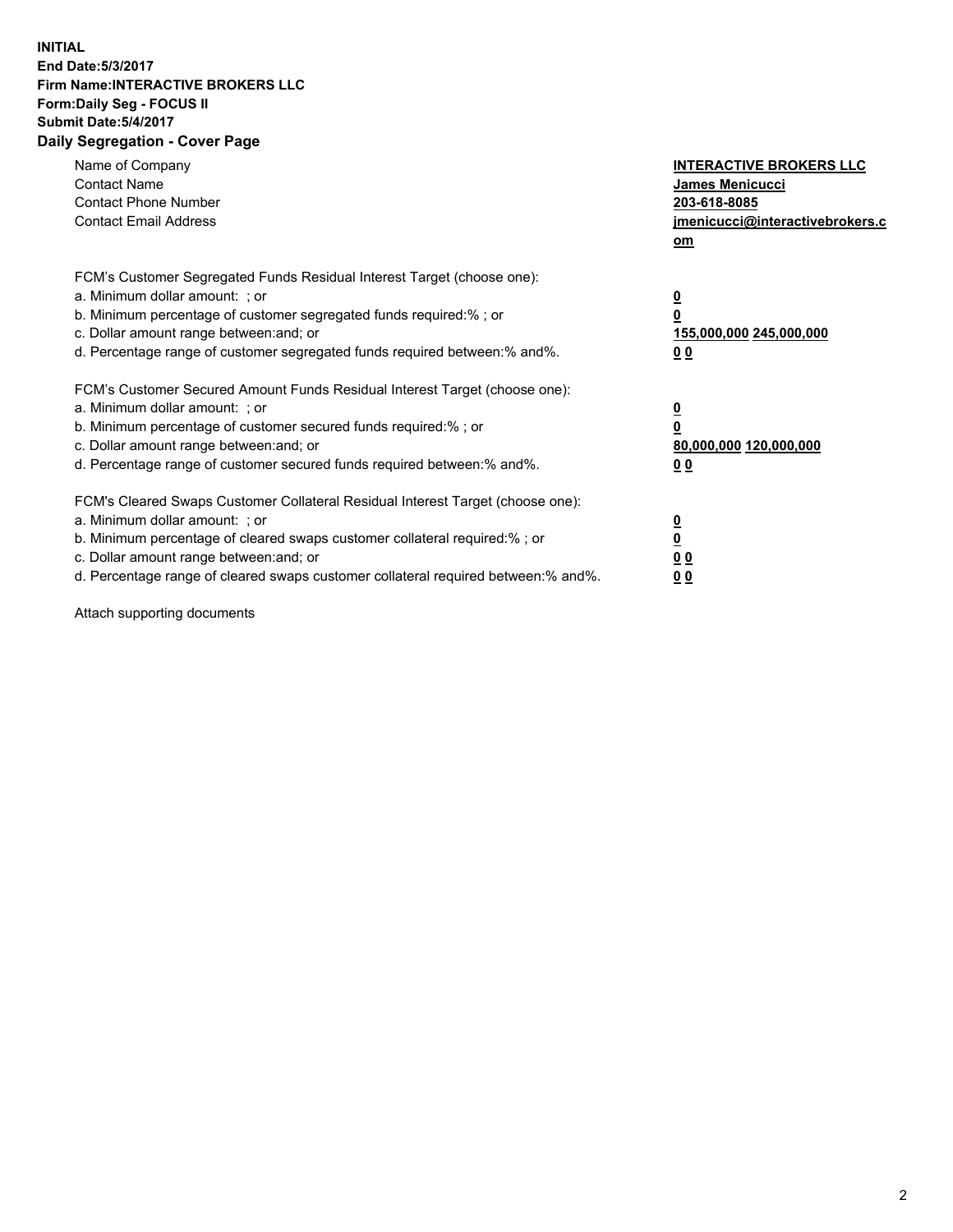## **INITIAL End Date:5/3/2017 Firm Name:INTERACTIVE BROKERS LLC Form:Daily Seg - FOCUS II Submit Date:5/4/2017 Daily Segregation - Secured Amounts**

|     | Daily Ocglegation - Occuled Amounts                                                         |                                  |
|-----|---------------------------------------------------------------------------------------------|----------------------------------|
|     | Foreign Futures and Foreign Options Secured Amounts                                         |                                  |
|     | Amount required to be set aside pursuant to law, rule or regulation of a foreign            | $0$ [7305]                       |
|     | government or a rule of a self-regulatory organization authorized thereunder                |                                  |
| 1.  | Net ledger balance - Foreign Futures and Foreign Option Trading - All Customers             |                                  |
|     | A. Cash                                                                                     | 316,943,287 [7315]               |
|     | B. Securities (at market)                                                                   | $0$ [7317]                       |
| 2.  | Net unrealized profit (loss) in open futures contracts traded on a foreign board of trade   | -1,229,189 [7325]                |
| 3.  | Exchange traded options                                                                     |                                  |
|     | a. Market value of open option contracts purchased on a foreign board of trade              | 47,455 [7335]                    |
|     | b. Market value of open contracts granted (sold) on a foreign board of trade                | -38,567 [7337]                   |
| 4.  | Net equity (deficit) (add lines 1.2. and 3.)                                                | 315,722,986 [7345]               |
| 5.  | Account liquidating to a deficit and account with a debit balances - gross amount           | <b>9,800</b> [7351]              |
|     | Less: amount offset by customer owned securities                                            | 0 [7352] 9,800 [7354]            |
| 6.  | Amount required to be set aside as the secured amount - Net Liquidating Equity              | 315,732,786 [7355]               |
|     | Method (add lines 4 and 5)                                                                  |                                  |
| 7.  | Greater of amount required to be set aside pursuant to foreign jurisdiction (above) or line | 315,732,786 [7360]               |
|     | 6.                                                                                          |                                  |
|     | FUNDS DEPOSITED IN SEPARATE REGULATION 30.7 ACCOUNTS                                        |                                  |
| 1.  | Cash in banks                                                                               |                                  |
|     | A. Banks located in the United States                                                       | 47,953,000 [7500]                |
|     | B. Other banks qualified under Regulation 30.7                                              | 0 [7520] 47,953,000 [7530]       |
| 2.  | Securities                                                                                  |                                  |
|     | A. In safekeeping with banks located in the United States                                   | 326,746,885 [7540]               |
|     | B. In safekeeping with other banks qualified under Regulation 30.7                          | 0 [7560] 326,746,885 [7570]      |
| 3.  | Equities with registered futures commission merchants                                       |                                  |
|     | A. Cash                                                                                     | $0$ [7580]                       |
|     | <b>B.</b> Securities                                                                        | $0$ [7590]                       |
|     | C. Unrealized gain (loss) on open futures contracts                                         | $0$ [7600]                       |
|     | D. Value of long option contracts                                                           | $0$ [7610]                       |
|     | E. Value of short option contracts                                                          | 0 [7615] 0 [7620]                |
| 4.  | Amounts held by clearing organizations of foreign boards of trade                           |                                  |
|     | A. Cash                                                                                     | $0$ [7640]                       |
|     | <b>B.</b> Securities                                                                        | $0$ [7650]                       |
|     | C. Amount due to (from) clearing organization - daily variation                             | $0$ [7660]                       |
|     | D. Value of long option contracts                                                           | $0$ [7670]                       |
|     | E. Value of short option contracts                                                          | 0 [7675] 0 [7680]                |
| 5.  | Amounts held by members of foreign boards of trade                                          |                                  |
|     | A. Cash                                                                                     | 66,437,477 [7700]                |
|     | <b>B.</b> Securities                                                                        | $0$ [7710]                       |
|     | C. Unrealized gain (loss) on open futures contracts                                         | $-1,069,223$ [7720]              |
|     | D. Value of long option contracts                                                           | 47,455 [7730]                    |
|     | E. Value of short option contracts                                                          | -38,567 [7735] 65,377,142 [7740] |
| 6.  | Amounts with other depositories designated by a foreign board of trade                      | 0 [7760]                         |
| 7.  | Segregated funds on hand                                                                    | $0$ [7765]                       |
| 8.  | Total funds in separate section 30.7 accounts                                               | 440,077,027 [7770]               |
| 9.  | Excess (deficiency) Set Aside for Secured Amount (subtract line 7 Secured Statement         | 124,344,241 [7380]               |
|     | Page 1 from Line 8)                                                                         |                                  |
| 10. | Management Target Amount for Excess funds in separate section 30.7 accounts                 | 80,000,000 [7780]                |
| 11. | Excess (deficiency) funds in separate 30.7 accounts over (under) Management Target          | 44,344,241 [7785]                |
|     |                                                                                             |                                  |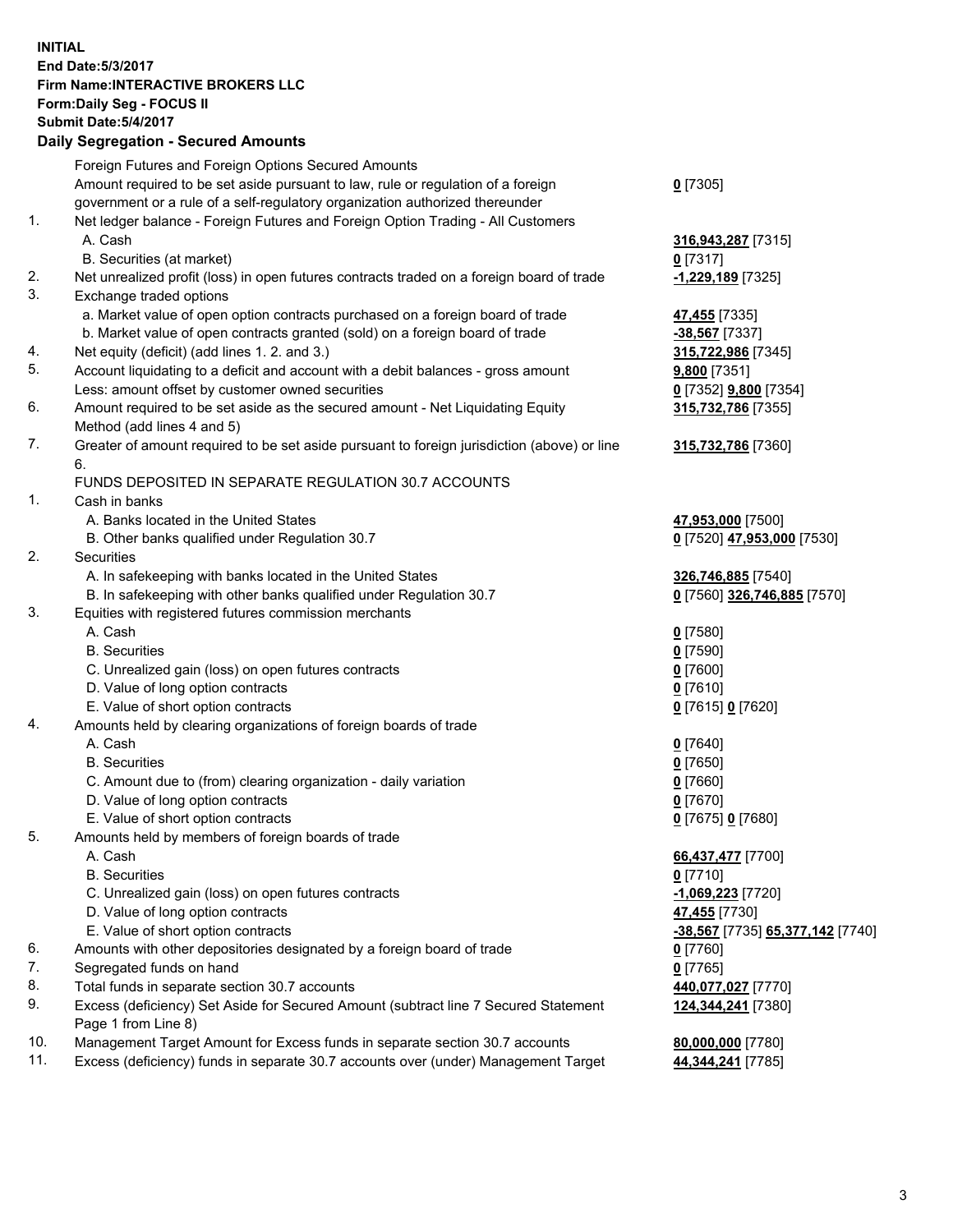**INITIAL End Date:5/3/2017 Firm Name:INTERACTIVE BROKERS LLC Form:Daily Seg - FOCUS II Submit Date:5/4/2017 Daily Segregation - Segregation Statement** SEGREGATION REQUIREMENTS(Section 4d(2) of the CEAct) 1. Net ledger balance A. Cash **3,502,011,268** [7010] B. Securities (at market) **0** [7020] 2. Net unrealized profit (loss) in open futures contracts traded on a contract market **-55,020,807** [7030] 3. Exchange traded options A. Add market value of open option contracts purchased on a contract market **111,985,767** [7032] B. Deduct market value of open option contracts granted (sold) on a contract market **-213,552,965** [7033] 4. Net equity (deficit) (add lines 1, 2 and 3) **3,345,423,263** [7040] 5. Accounts liquidating to a deficit and accounts with debit balances - gross amount **201,523** [7045] Less: amount offset by customer securities **0** [7047] **201,523** [7050] 6. Amount required to be segregated (add lines 4 and 5) **3,345,624,786** [7060] FUNDS IN SEGREGATED ACCOUNTS 7. Deposited in segregated funds bank accounts A. Cash **284,076,433** [7070] B. Securities representing investments of customers' funds (at market) **2,009,707,425** [7080] C. Securities held for particular customers or option customers in lieu of cash (at market) **0** [7090] 8. Margins on deposit with derivatives clearing organizations of contract markets A. Cash **20,147,660** [7100] B. Securities representing investments of customers' funds (at market) **1,333,685,653** [7110] C. Securities held for particular customers or option customers in lieu of cash (at market) **0** [7120] 9. Net settlement from (to) derivatives clearing organizations of contract markets **1,322,522** [7130] 10. Exchange traded options A. Value of open long option contracts **111,984,557** [7132] B. Value of open short option contracts **-213,543,888** [7133] 11. Net equities with other FCMs A. Net liquidating equity **0** [7140] B. Securities representing investments of customers' funds (at market) **0** [7160] C. Securities held for particular customers or option customers in lieu of cash (at market) **0** [7170] 12. Segregated funds on hand **0** [7150] 13. Total amount in segregation (add lines 7 through 12) **3,547,380,362** [7180] 14. Excess (deficiency) funds in segregation (subtract line 6 from line 13) **201,755,576** [7190] 15. Management Target Amount for Excess funds in segregation **155,000,000** [7194] 16. Excess (deficiency) funds in segregation over (under) Management Target Amount **46,755,576** [7198]

Excess